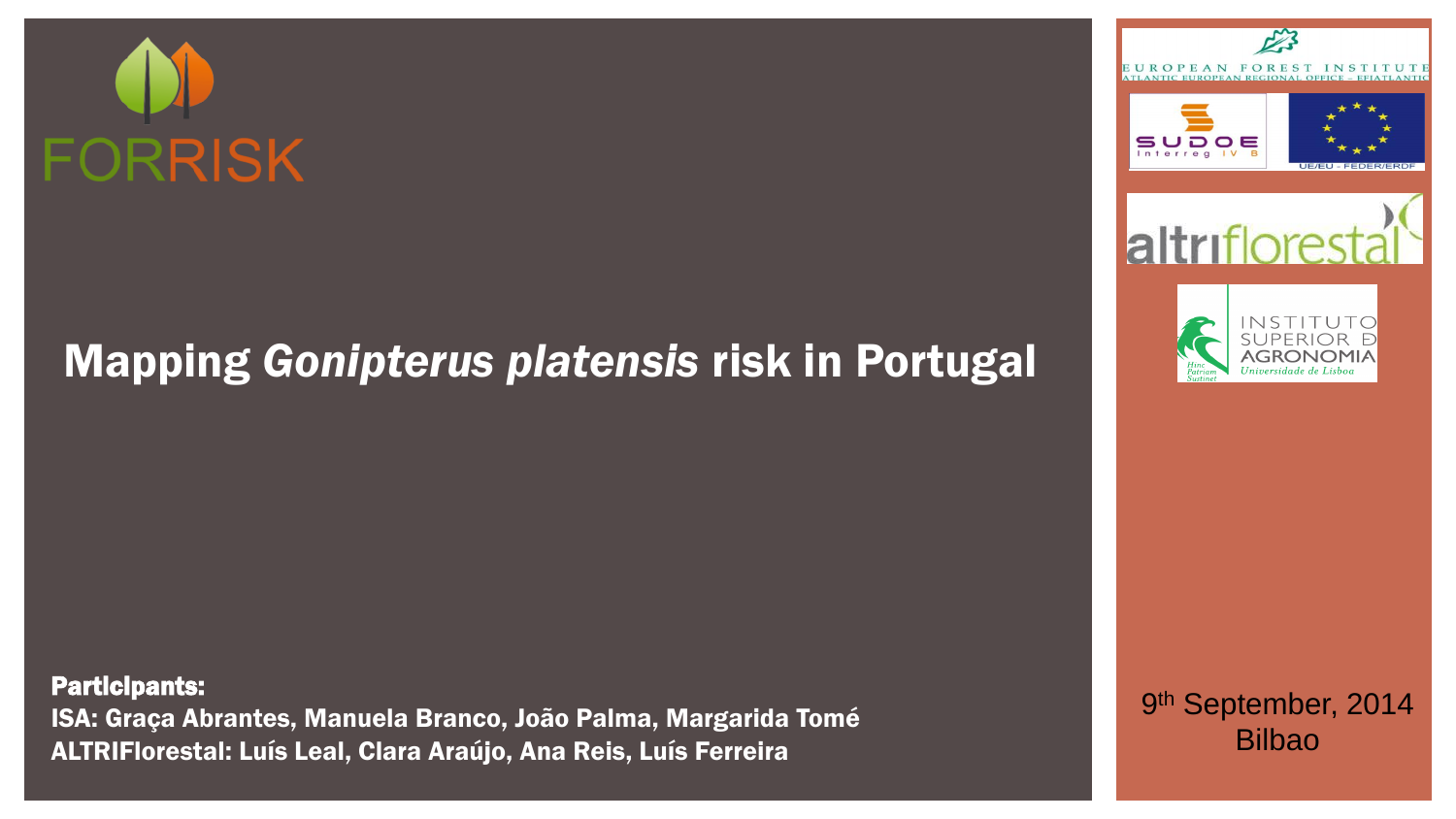## METHODS

- Sample from Altri
	- Ec. globulus:  $n = 14.949$  (2010-2013)
	- Visual observation of *G. platensis* attack (coded 0,
		- 1, 2, 3) during usual inventory
- GLM model logistic regression (using R)
	- probability of attack (coded 0 and 1 for coded attacks 1, 2, 3)
	- selection of significant explanatory variables
- Risk map for Portugal (using ArcGIS)
	- Two climatic variables sources:
		- WorldClim
		- Hadley Centre for Climate Prediction and Research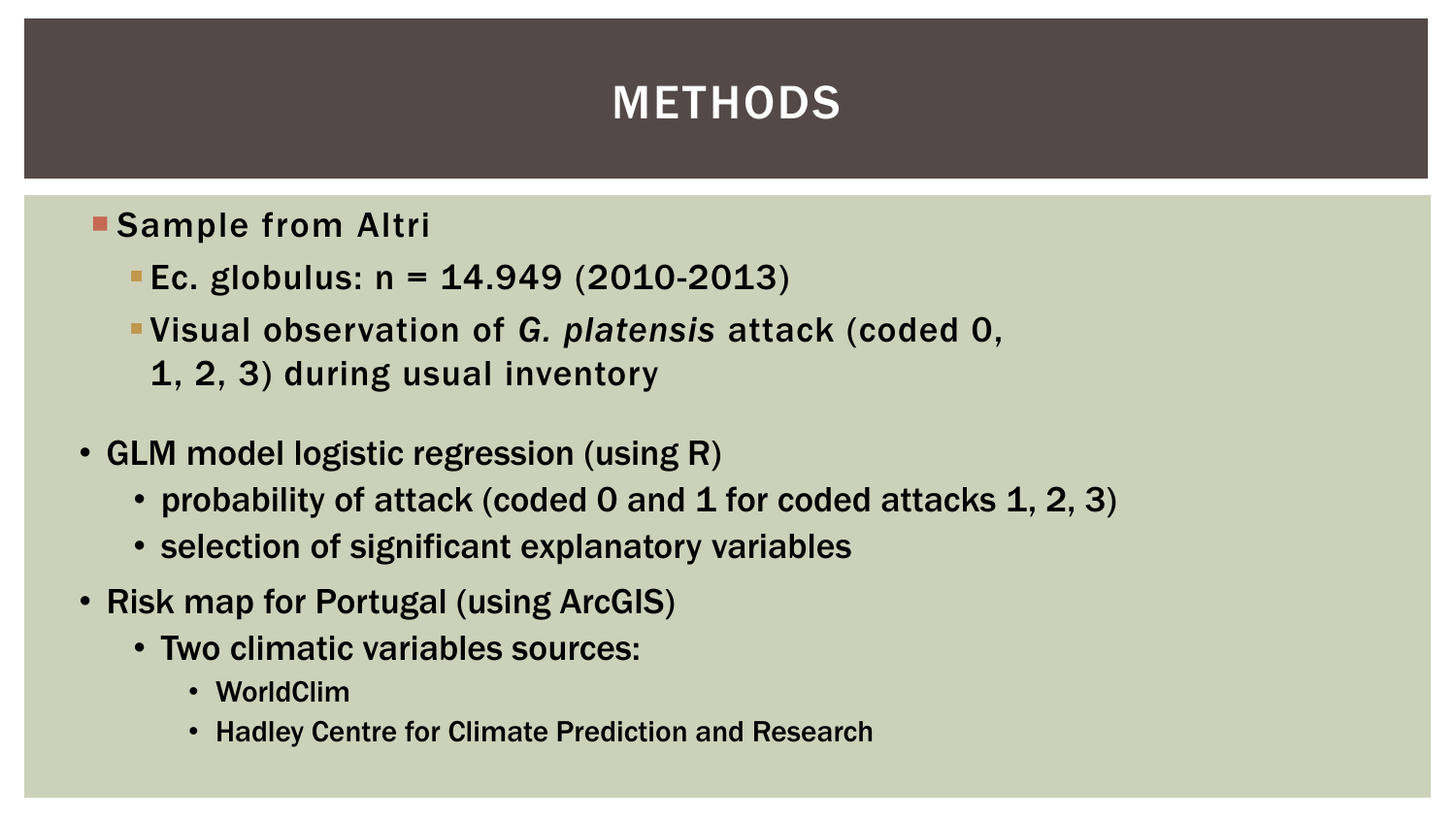## SAMPLE GEOGRAPHIC DISTRIBUTION

### *Ec. globulus*: - 14.949 inventory plots, evaluated from (2010-2013)

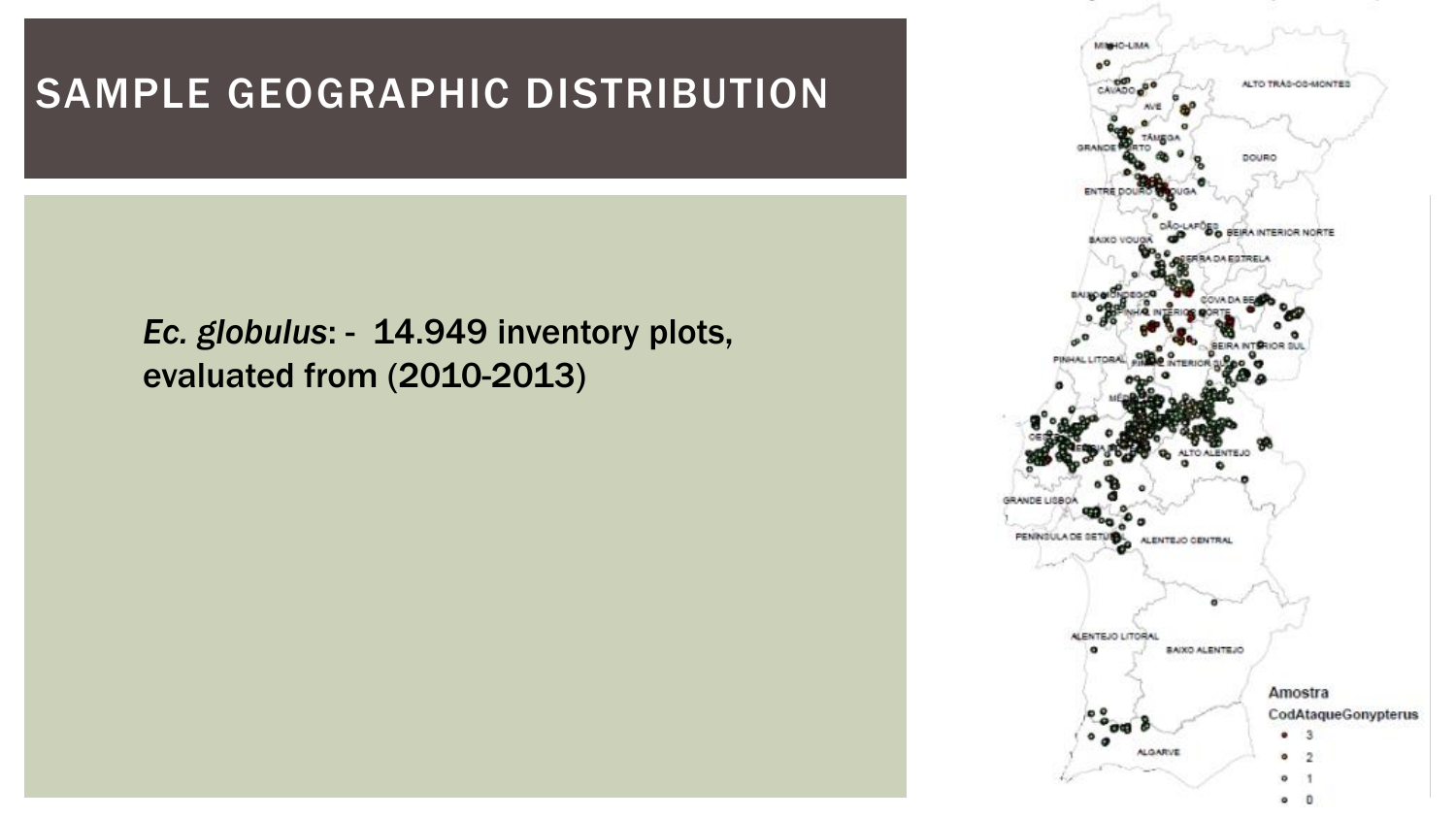## CORRELATION ANALYSIS

#### WorldClim

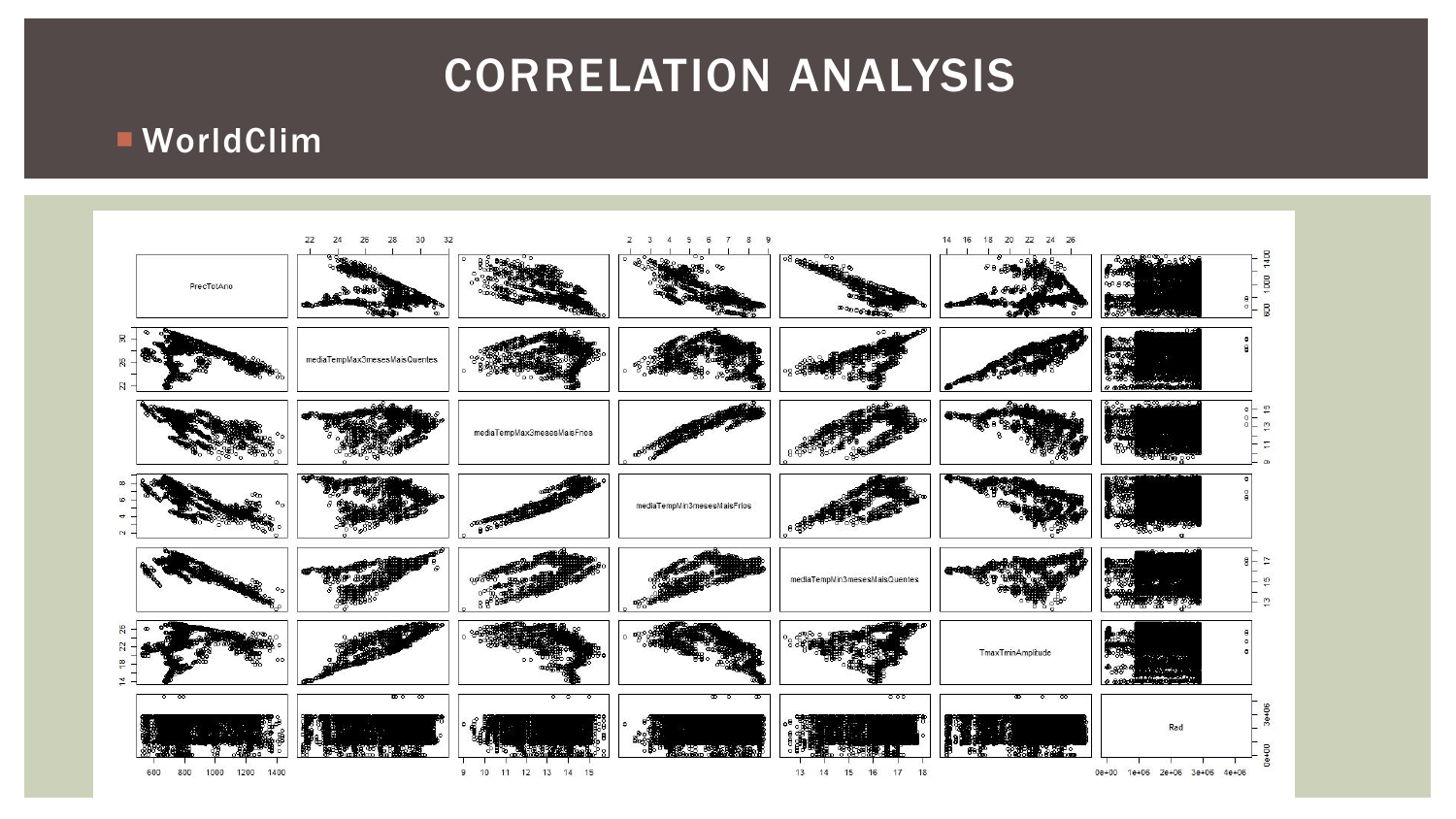## CORRELATION ANALYSIS

#### **Hadley climatic variables**

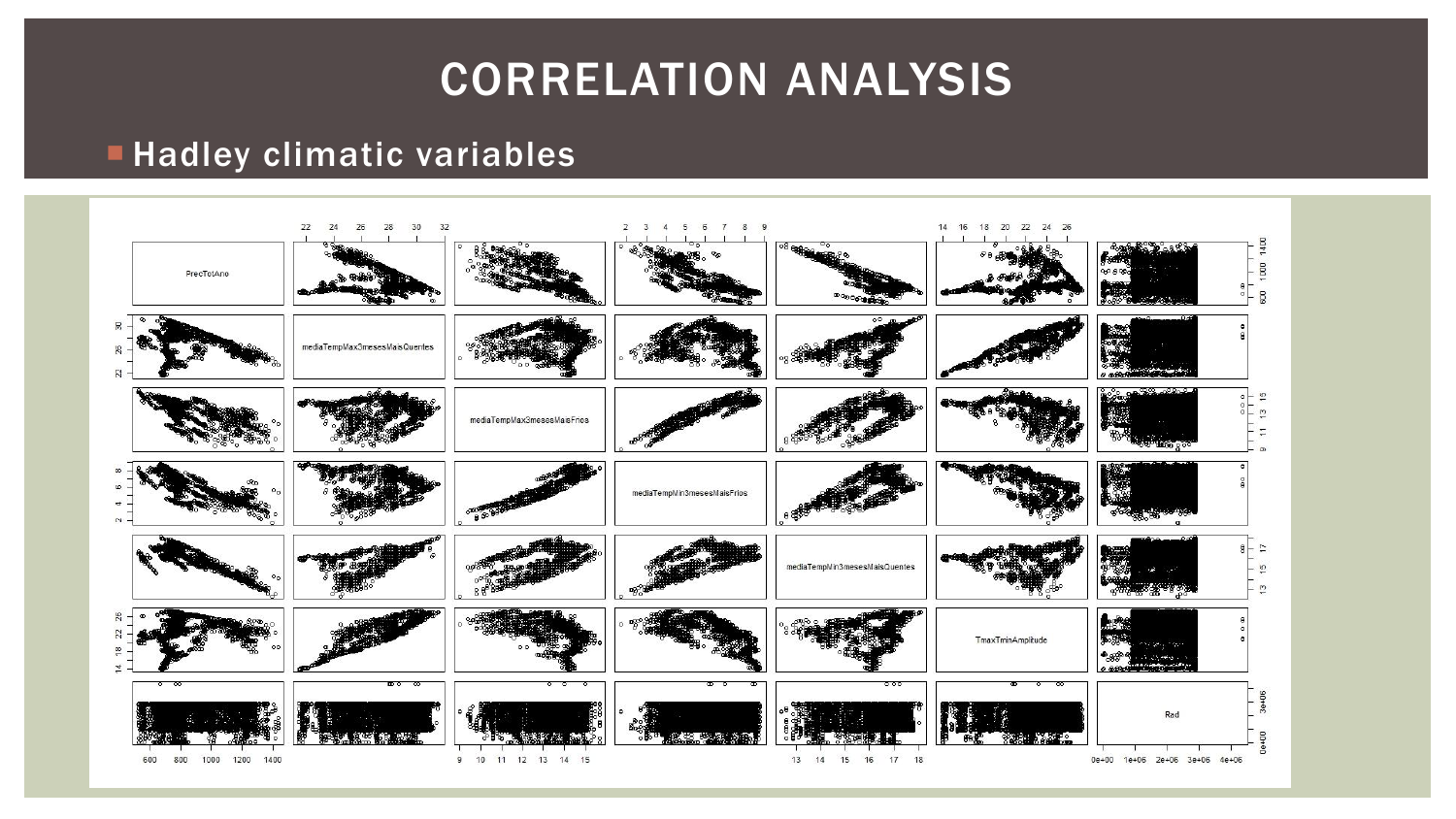## GLM MODEL

#### **EUsing WorldClim variables**

#### Coefficients:

| <b>Estimate</b> | <b>Std. Error</b> | Z        | $Pr(>\vert z \vert)$ | Signif.                          |
|-----------------|-------------------|----------|----------------------|----------------------------------|
| $-3.3737790$    | 1.7689302         | $-1.907$ | 0.056489             |                                  |
| 0.0013880       | 0.0004036         |          |                      | $***$                            |
| 0.3009963       | 0.0244451         | 12.313   | $< 2e-16$            | $***$                            |
| $-0.5311313$    | 0.0762928         | $-6.962$ | 3.36E-12             | $***$                            |
| 0.1003121       | 0.0603849         |          |                      |                                  |
| 0.4340838       | 0.0724767         | 5.989    | 2.11E-09             | $***$                            |
| 0.2666388       | 0.0999756         | 2.667    | 0.007652             | $***$                            |
| 0.9710144       | 0.1376781         | 7.053    | 1.75E-12             | $***$                            |
| 1.9034966       | 0.2139190         | 8.898    | $< 2e-16$            | $***$                            |
| 2.4303045       | 0.2638300         | 9.212    | $< 2e-16$            | $***$                            |
| 2.6371934       | 0.3472509         | 7.594    | 3.09E-14             | $***$                            |
| 4.1639113       | 1.0368027         | 4.016    | 5.92E-05             | $***$                            |
|                 |                   |          |                      | 3.439 0.000584<br>1.661 0.096671 |

Signif. codes: 0 '\*\*\*' 0.001 '\*\*' 0.01 '\*' 0.05 '.' 0.1 ' ' 1

Null deviance: 18149 on 14099 degrees of freedom Residual deviance: 16207 on 14088 degrees of freedom AIC: 16231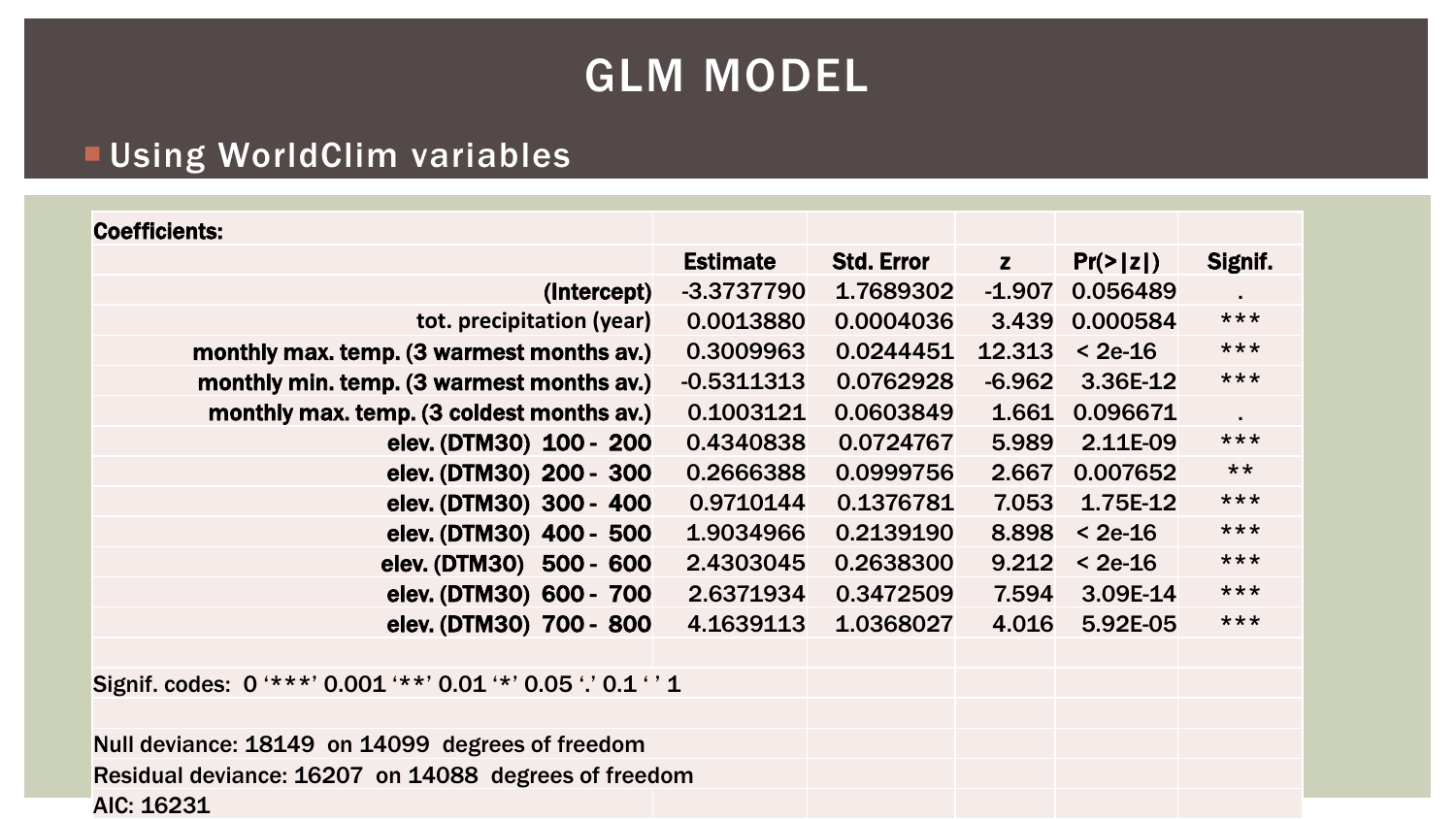## GLM

#### **Using Hadley variables**

| <b>Coefficients:</b>                      |                 |                    |              |                      |         |
|-------------------------------------------|-----------------|--------------------|--------------|----------------------|---------|
|                                           | <b>Estimate</b> | <b>Std. Error</b>  | $\mathbf{z}$ | $Pr(>\vert z \vert)$ | Signif. |
| (Intercept)                               | $-19.040000$    | 1.1380000 - 16.733 |              | $< 2e-16$            | ***     |
| tot. precipitation (year)                 | 0.002286        | 0.0001277          | 17.911       | $< 2e-16$            | $***$   |
| monthly max. temp. (3 warmest months av.) | 0.665300        | 0.0263300          | 25.269       | $<$ 2e-16            | $***$   |
| monthly min. temp. (3 warmest months av.) | $-0.233400$     | 0.0384100          | $-6.075$     | 1.24E-09             | $***$   |
| monthly max. temp. (3 coldest months av.) | $-0.354600$     | 0.0606400          | $-5.848$     | 4.98E-09             | $***$   |
| monthly min. temp. (3 coldest months av.) | 0.595700        | 0.0549100          |              | $10.848 < 2e-16$     | $***$   |
| <b>Potential radiation</b>                | 9.11E-08        | 2.46E-08           |              | 3.698 0.000217       | $***$   |
| elev. (DTM30) 100 - 200                   | 0.235100        | 0.0703700          |              | 3.342 0.000833       | $***$   |
| elev. (DTM30) 200 - 300                   | 0.118600        | 0.0852700          |              | 1.391 0.164325       |         |
| elev. (DTM30) 300 - 400                   | 0.894300        | 0.1109000          |              | 8.065 7.31E-16       | $***$   |
| elev. (DTM30) 400 - 500                   | 2.234000        | 0.1565000          | 14.271       | $< 2e-16$            | $***$   |
| elev. (DTM30) 500 - 600                   | 2.819000        | 0.2104000          | 13.397       | $< 2e-16$            | $***$   |
| elev. (DTM30) 600 - 700                   | 3.008000        | 0.3030000          | 9.928        | $< 2e-16$            | $***$   |
| elev. (DTM30) 700 - 800                   | 4.745000        | 1.0190000          |              | 4.659 3.18E-06       | $***$   |

Signif. codes: 0 '\*\*\*' 0.001 '\*\*' 0.01 '\*' 0.05 '.' 0.1 ' ' 1 Null deviance: 18149 on 14099 degrees of freedom Residual deviance: 15579 on 14086 degrees of freedom AIC: 15607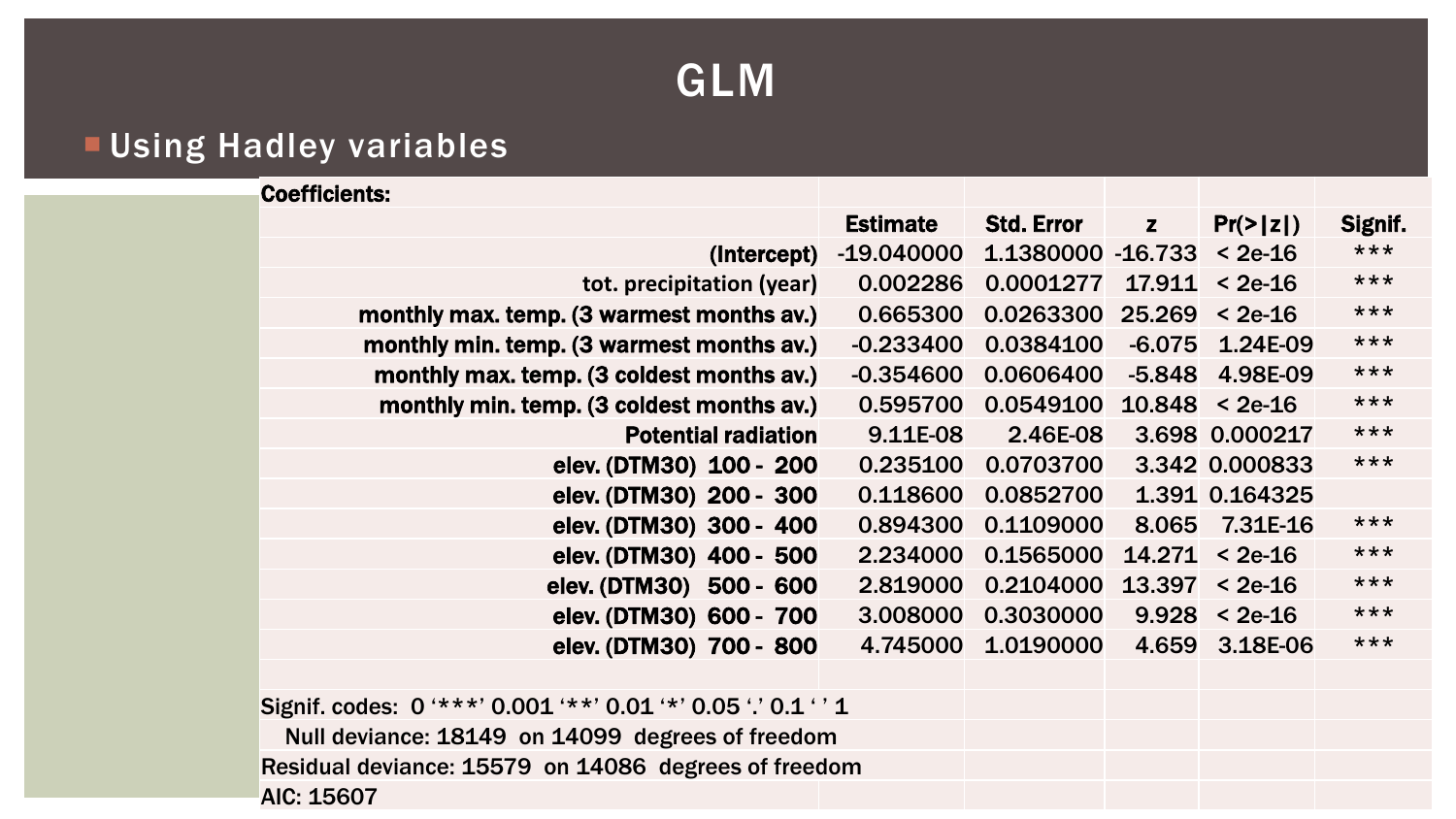## RISK CLASSES (EC. GLOBULUS)

#### WorldClim variables characterization of the risk classes

| risk class                            | $0 - 0.2$  |          | $0.2 - 0.4$ |             | $0.4 - 0.6$   |        | $0.6 - 0.8$   |       | $0.8 - 1.0$ |          |
|---------------------------------------|------------|----------|-------------|-------------|---------------|--------|---------------|-------|-------------|----------|
|                                       | <b>Min</b> | max      | min         | max         | min           | max    | min           | max   | min         | max      |
|                                       |            |          |             |             |               |        |               |       |             |          |
| tot. precipitation (year)             |            | 458 1288 | 463         | 1503        | 504           | 1543   | 511           | 1543  | 481         | 1798     |
|                                       |            |          |             |             |               |        |               |       |             |          |
| monthly max. temp. (3 warmest months) | 20.5       | 29.8     | <b>22.0</b> | 32.4        | 21.7          | 32.4   | 21.7          | 32.3  | 18.0        | 32.1     |
|                                       |            |          |             |             |               |        |               |       |             |          |
| monthly min. temp. (3 warmest months  | 14.6       | 18.7     | 13.7        | 18.2        | 13.1          | 18.2   | 12.9          | 17.8  | 8.6         | 17.4     |
|                                       |            |          |             |             |               |        |               |       |             |          |
| monthly max. temp. (3 coldest months) | 12.5       | 16.9     | 10.6        | 16.7        | 9.6           | 15.5   | 8.9           | 15.4  | 3.1         | 14.7     |
|                                       |            | $300 -$  |             | $0 - 300 -$ | $100 - 500 -$ |        | $100 - 600 -$ |       | $300 -$     | $2000 -$ |
| elev. (DTM30) 0 - 100 400             |            |          | 100 400     |             | <b>200</b>    | 600    | 200           | 700   | 400         | 2100     |
| total area $(km^2)$                   | 6,403      |          |             | 26,346      |               | 18,017 |               | 9,535 |             | 28,195   |
| total area (% of total area)          | 7.2%       |          |             | 29.8%       |               | 20.4%  |               | 10.8% |             | 31.9%    |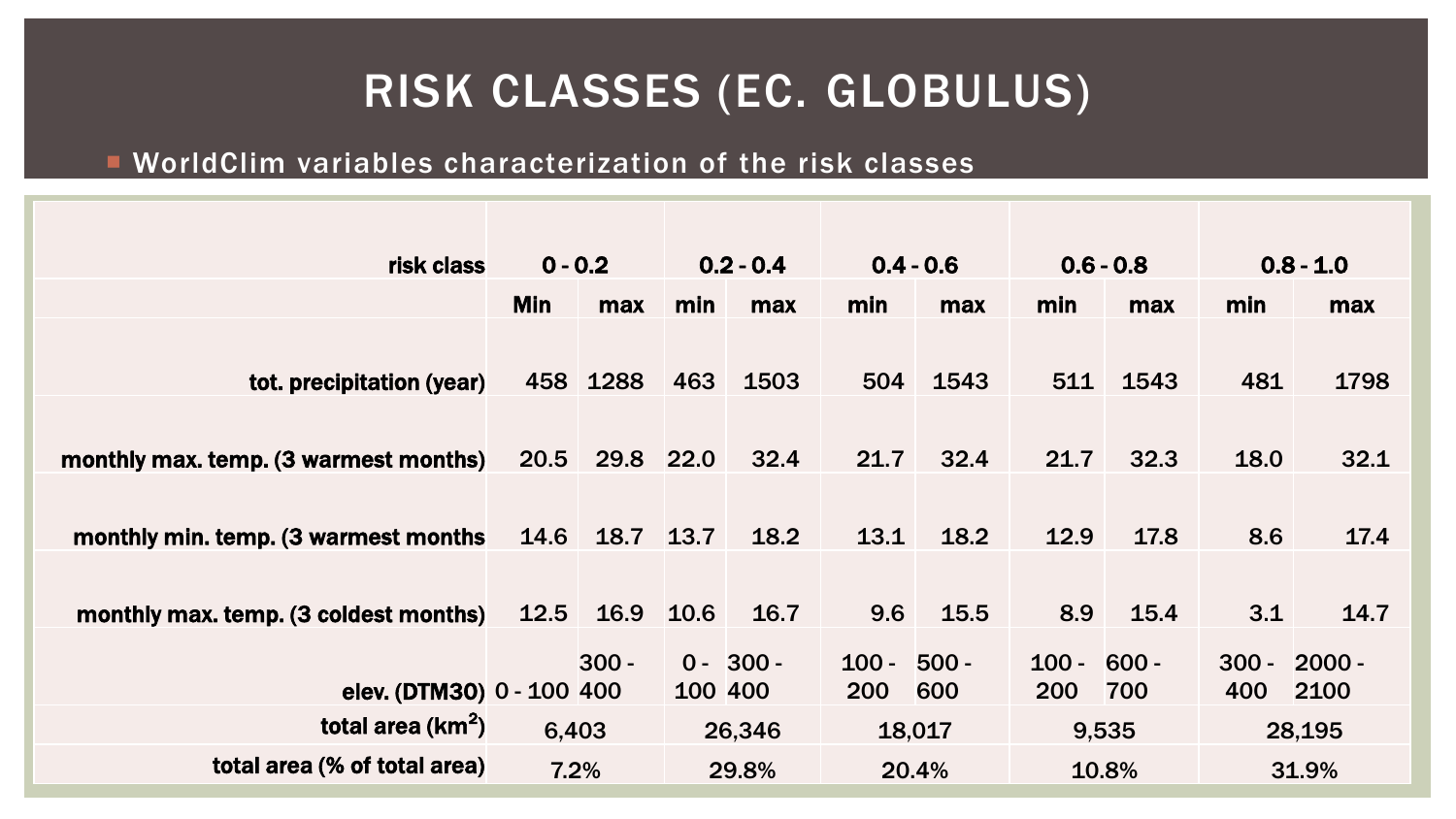## RISK MAP (EC. GLOBULUS) / WORLDCLIM VAR.



| Sample vs. risk map (WorldClim var.) |                |      |            |       |                                                         |      |       |  |  |  |  |  |
|--------------------------------------|----------------|------|------------|-------|---------------------------------------------------------|------|-------|--|--|--|--|--|
|                                      |                |      | risk class |       |                                                         |      |       |  |  |  |  |  |
|                                      |                |      |            |       |                                                         |      |       |  |  |  |  |  |
|                                      |                |      |            |       | $0 - 0.2$ $0.2 - 0.4$ $0.4 - 0.6$ $0.4 - 0.6$ $0.8 - 1$ |      | total |  |  |  |  |  |
|                                      | $\mathbf 0$    | 96%  | 68%        | 70%   | 41%                                                     | 18%  | 63%   |  |  |  |  |  |
|                                      | $\mathbf{1}$   | 4%   | 31%        | 29%   | 45%                                                     | 43%  | 31%   |  |  |  |  |  |
| attack<br>code                       | $\overline{2}$ | 0%   | 0%         | 1%    | 11%                                                     | 22%  | 4%    |  |  |  |  |  |
|                                      | 3              | 0%   | 0%         | $0\%$ | 3%                                                      | 17%  | 2%    |  |  |  |  |  |
|                                      | total          | 100% | 100%       | 100%  | 100%                                                    | 100% | 100%  |  |  |  |  |  |
|                                      | $\%$           |      |            |       | $0 - 0.2$ 0.2 0.4 0.4 - 0.6 0.6 - 0.8 0.8 - 1           |      | total |  |  |  |  |  |
|                                      | $\mathbf 0$    | 15%  | 43%        | 31%   | 8%                                                      | 3%   | 100%  |  |  |  |  |  |
|                                      | $\leq$ 0       | 1%   | 35%        | 23%   | 19%                                                     | 23%  | 100%  |  |  |  |  |  |
| attack<br>code                       | total          | 10%  | 40%        | 28%   | 12%                                                     | 10%  | 100%  |  |  |  |  |  |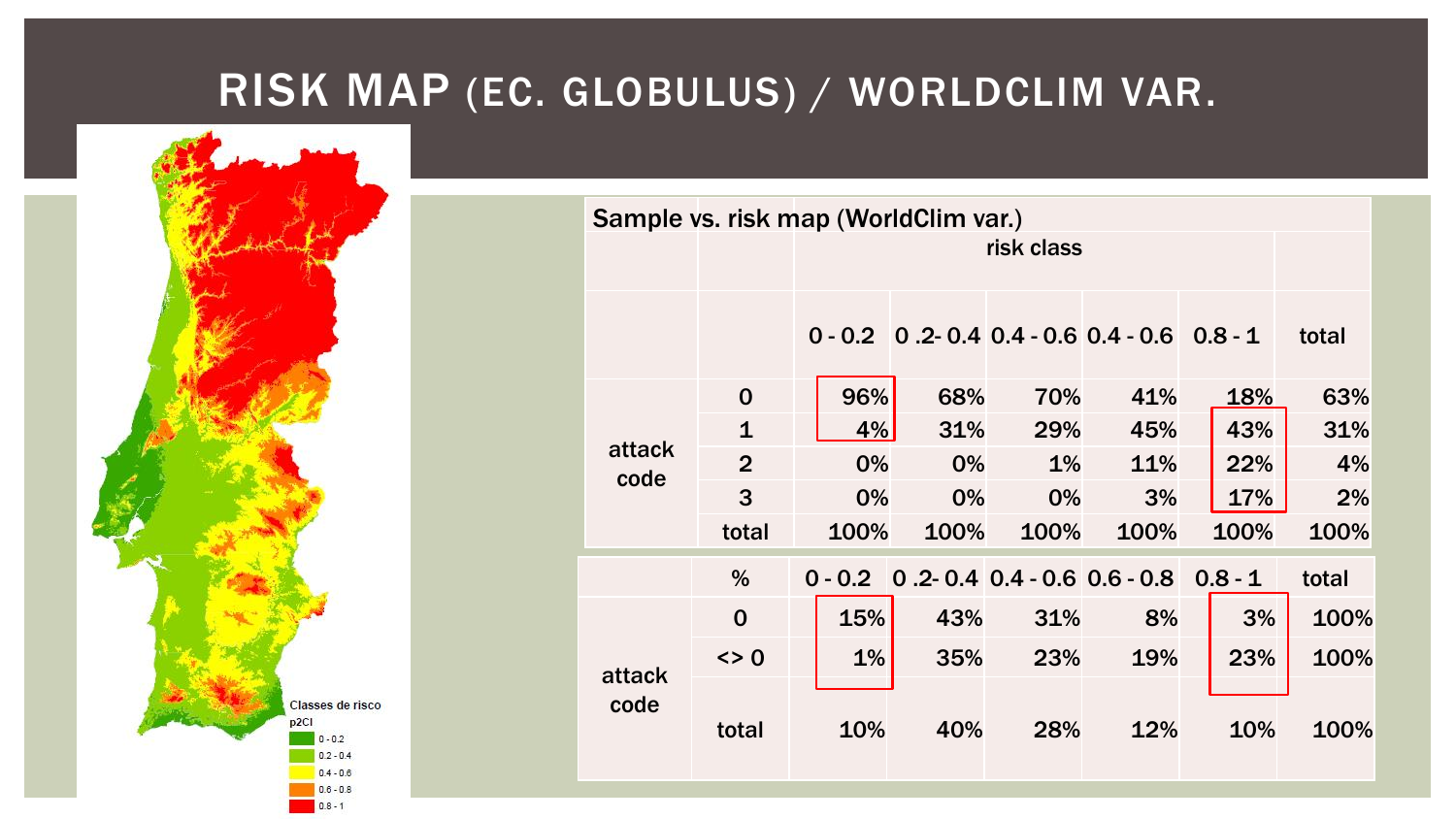## RISK MAP (EC. GLOBULUS) / HADLEY CLIM. VARIABLES